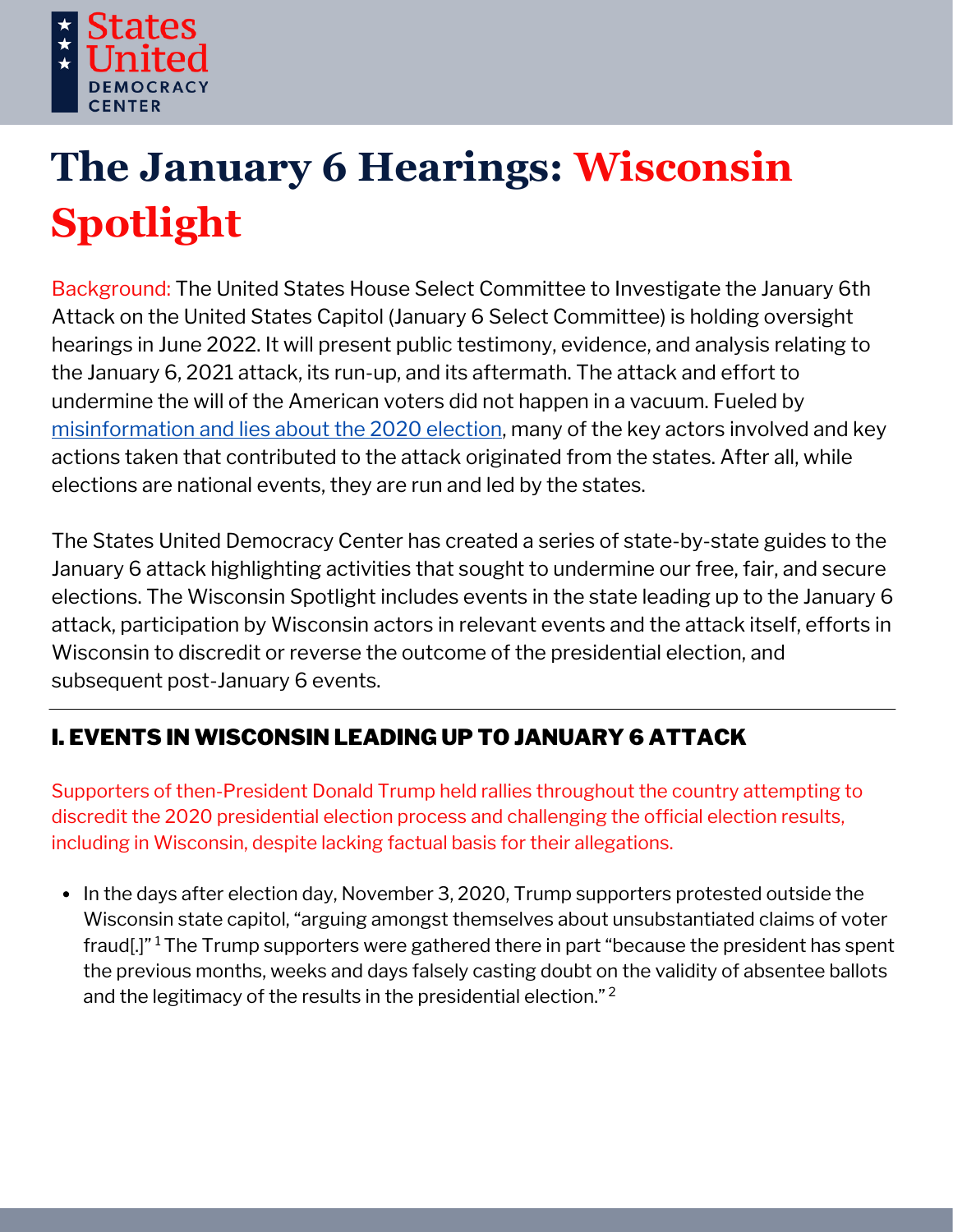- On December 7, 2020, Robert Spindell, Jr., a member of the bipartisan Wisconsin Elections Commission (WEC), appeared at the "March for Trump" rally at the Wisconsin capitol. <sup>3</sup>The WEC administers and enforces Wisconsin election law. $4$  At the rally, Spindell advanced allegations about election fraud in Wisconsin. <sup>5</sup> MyPillow CEO Mike Lindell also headlined the rally and made unfounded allegations that "Trump lost Wisconsin because of issues with Dominion Voting System's voting machines." 6
- On December 7, 2020, Texas Attorney General Ken Paxton filed a lawsuit to overturn the 2020 presidential election results in Georgia, Michigan, Pennsylvania, and Wisconsin. <sup>7</sup> The U.S. Supreme Court rejected his case later that month and the State Bar of Texas has now pursued a complaint against Paxton, accusing him of professional misconduct relating to this litigation. 8
- On December 14, 2020, as detailed further in Section III, 10 Republicans convened to "cast votes" claiming to be an alternate slate of electors for Trump in Wisconsin, which did not reflect the decision of the state's voters. 9
- Fifteen Republican Wisconsin state legislators (along with Republican legislators from Arizona, Georgia, Michigan, and Pennsylvania) signed a letter to Vice President Mike Pence, dated January 5, 2021. <sup>10</sup> The letter urged Pence to delay the counting of electoral votes for at least  $10$  days to allow the state legislatures time to certify or decertify the election. $^{\rm 11}$
- The same lies and conspiracy theories that fueled the January 6 attack contributed to threatening and violent messages aimed at election officials, including in Wisconsin. These threats were launched over email, voicemails, texts, letters, social media, and in-person events including gathering outside election officials' homes. $^\mathrm{12}$  They often expressed false claims that the election was stolen. 13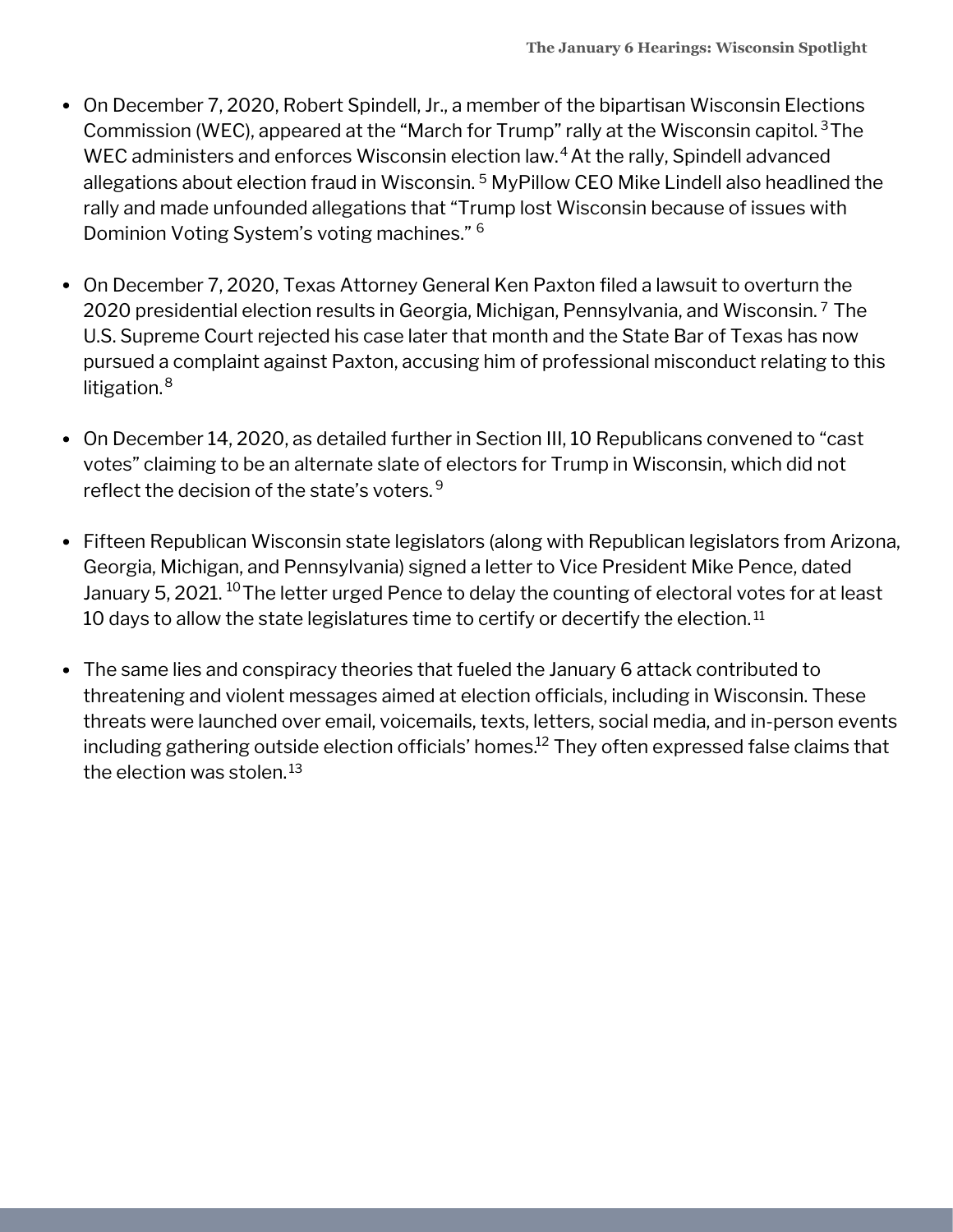## II. WISCONSIN ACTORS INVOLVED IN JANUARY 6 ACTIVITIES

*The Washington Post* compiled a [timeline](https://www.washingtonpost.com/nation/interactive/2021/capitol-insurrection-visual-timeline/) documenting how January 6, 2021 progressed from Trump's "Save America" rally on the White House Ellipse to the breach and attack on the U.S. Capitol. Just Security and Protect Democracy compiled a [primer](https://www.justsecurity.org/wp-content/uploads/2022/06/primer-on-january-6th-select-committee-hearings.pdf) that organizes and distills the multiprong campaign to overturn the 2020 election results.

- Richard and Elizabeth Uihlein (owners of Uline shipping supply company in Pleasant Prairie, WI): The Uihleins contributed more than four million dollars to the Tea Party Patriots, whose members participated in the rally before the January 6 attack. $^{14}$
- Derrick Van Orden (Congressional candidate in Wisconsin): He was present at the January 6 rally.<sup>15</sup> Photos and video footage show him in what is reported to be a restricted area at the Capitol, which he has denied. 16
- Indictments: At least eight people with Wisconsin ties have been charged for their involvement in the January 6 Capitol attack and their cases have been progressing through the courts: Conlin Weyer, Riley D. Kasper, David Charles Mish Jr., Michael Fitzgerald, Kevin Daniel Loftus, Joshua Munn, Abram Markofski, and Brandon Nelson. 17

# III. WISCONSIN'S FRAUDULENT PRESIDENTIAL ELECTORS SLATE $^{\rm 18}$

- On December 14, 2020, groups of Republicans in Arizona, Georgia, Nevada, Michigan, New Mexico, Pennsylvania, and Wisconsin signed documents made to look official that represented the signatories as the duly authorized or potential alternate presidential electors for Trump, rejecting the will of the voters in their states.<sup>19</sup> The actions of these fake electors are the possible subject of state and federal criminal probes. 20
- On December 14, 2020, Wisconsin Republicans met secretly in the Wisconsin capitol building and filled out paperwork designed to look official while being protected by armed security. 21 Their meeting room was reserved by Scott Fitzgerald, who was then the Majority Leader of the Wisconsin State Senate and is now a member of the U.S. House of Representatives.<sup>22</sup>
- After Trump's fake electors' submission was revealed, a formal complaint was lodged with the WEC. In March 2022, the WEC unanimously dismissed a complaint that the fake electors acted illegally.<sup>23</sup> Commissioner Spindell, himself one of Wisconsin's fake electors, voted on the complaint's dismissal rather than recuse himself. The WEC's dismissal of the complaint is subject to ongoing litigation. 24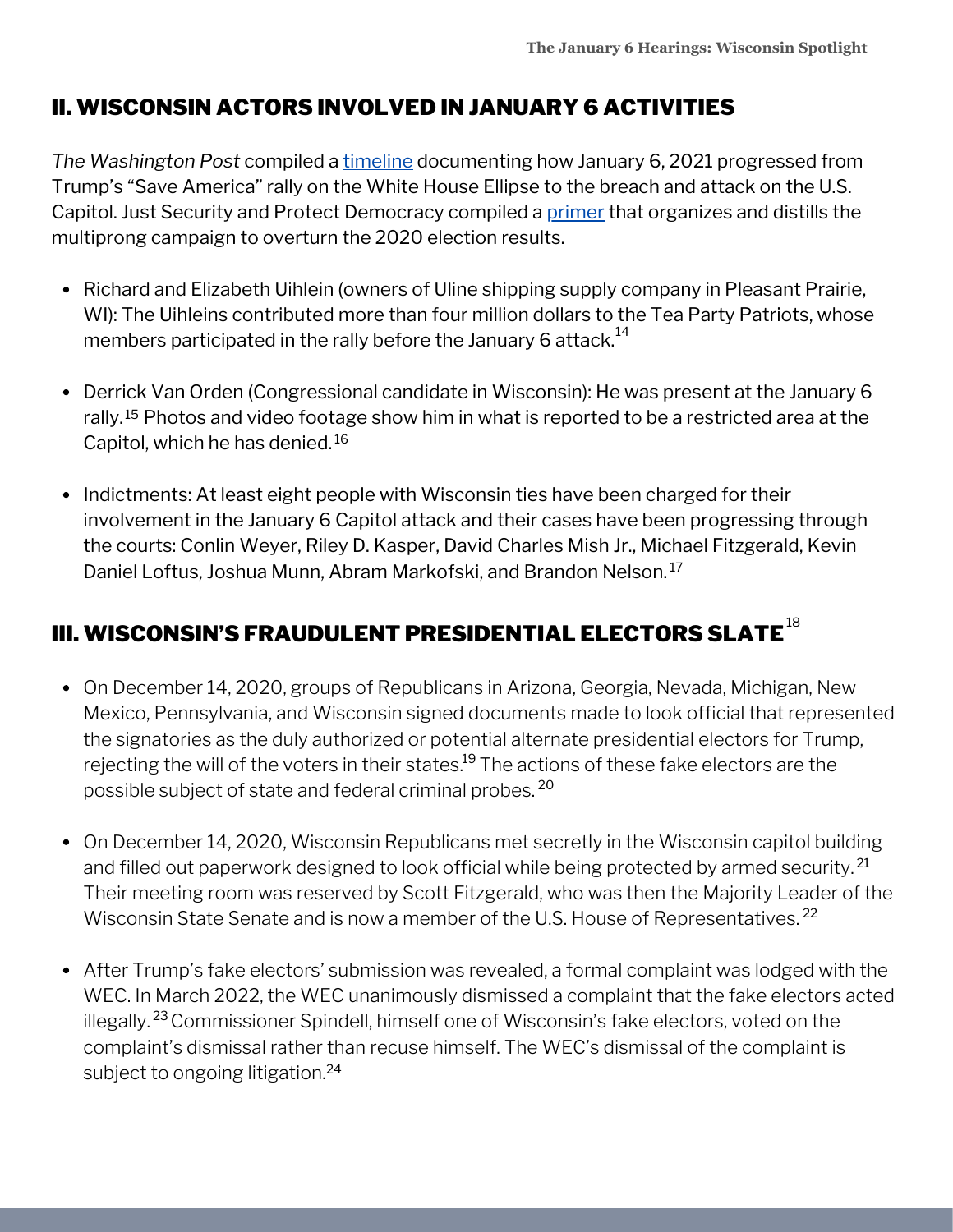- On May 17, 2022, two Wisconsin Biden electors and a voter filed a lawsuit against the fake Trump electors who attempted to cast electoral ballots for Trump in 2020, as well as two attorneys who aided their efforts. 25
- The following individuals served as fake electors in Wisconsin: <sup>26</sup> Andrew Hitt (former chair of the Republican Party of Wisconsin); Kelly Ruh (former alderperson in De Pere, Wisconsin); Carol Brunner (vice chair of Wisconsin's First Congressional District GOP); Edward Scott Grabins (chair of Dane County GOP); Bill Feehan (chair of the La Crosse County GOP); Robert F. Spindell, Jr. (member of the Wisconsin Election Commission); Kathy Kiernen (chair of Wisconsin's First Congressional District GOP); Darryl Carlson (executive director of No Better Friend Corp.); Pam Travis (vice chair Seventh Congressional District GOP and treasurer of the Wisconsin Federation of Republican Women); and Mary Buestrin (national committeeperson of the state GOP).

## IV. POST-JANUARY 6 DEVELOPMENTS IN WISCONSIN

Wisconsin continues to be a hotbed of efforts to undermine nonpartisan election administration and spread disinformation about the 2020 presidential election results.

## a. Prominent Anti-Democracy Visitors' Activities in the State

- John Eastman: On March 16, 2022, Eastman, a legal advisor to Trump, reportedly pressured Robin Vos, the speaker of the Wisconsin Assembly, in a closed-door meeting to decertify the state's 2020 electors. After that meeting with Speaker Vos, Eastman stated at an event at the Wisconsin capitol later that day that, "[t]he Wisconsin Legislature, therefore, in my view, not just up until Jan. 6 [2021], or inauguration, but today as well, has the ability to look at the assessment and say, you know, our election was illegally certified." <sup>27</sup>
- Mike Lindell: The MyPillow CEO gave a speech at a June 2021 rally in New Richmond alleging Trump was the "real president" and promising that Trump would soon be reinstated to the presidency.<sup>28</sup> He also made the factually baseless claim that the voting machines in Wisconsin were attacked by China. 29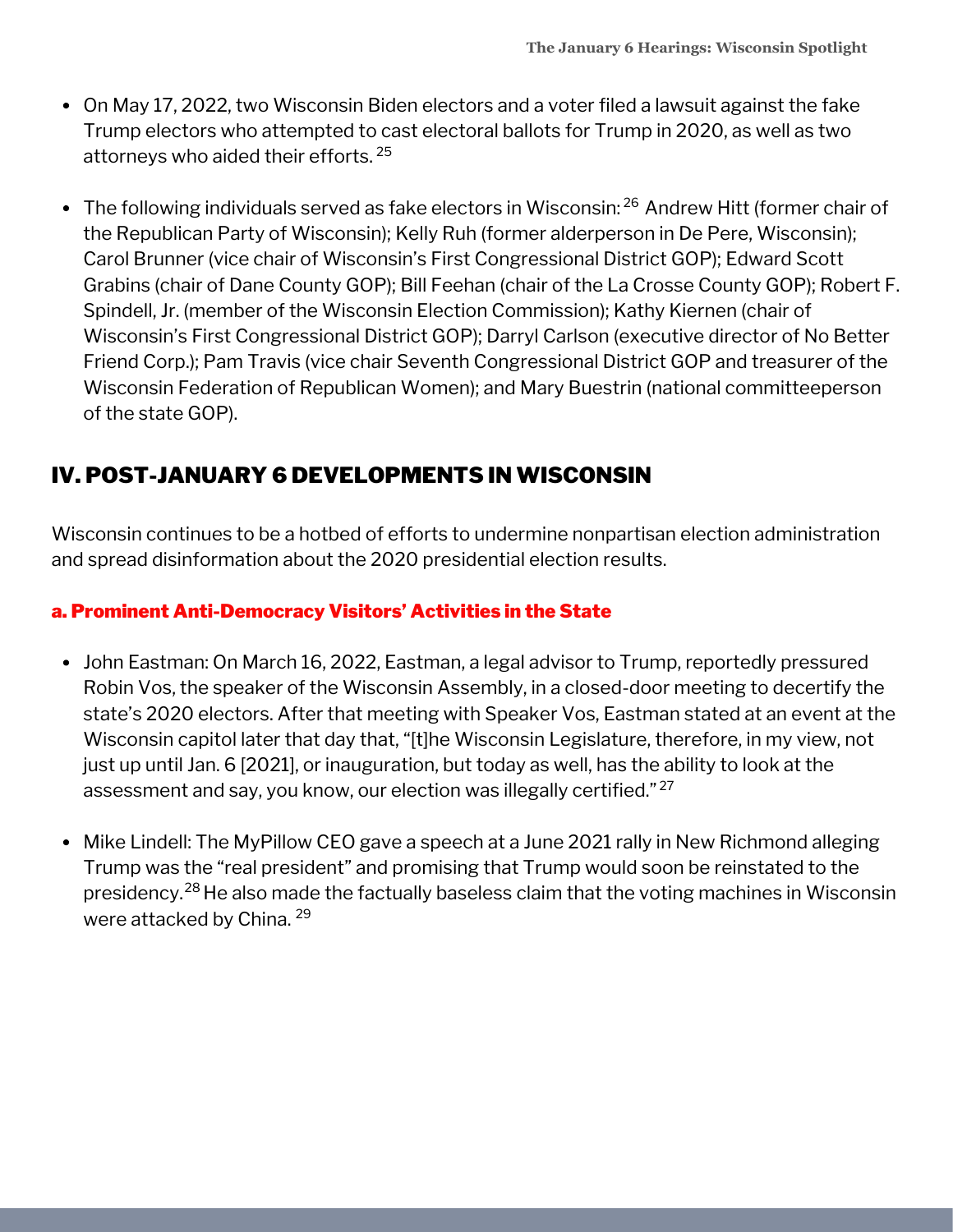#### b. Known January 6 Select Committee Subpoenas to Wisconsin Actors

The January 6 Select Committee has "issued more than 100 subpoenas to lawmakers, internet and communications companies, Trump White House officials and others" including rally and event organizers.<sup>30</sup>Here are some examples of the Wisconsin actors that have received subpoenas from the committee.

- Andrew Hitt (former chair of state GOP): Hitt served as a fake elector and has been subpoenaed by the January 6 Select Committee.  $^{31}$
- Kelly Ruh (former alderperson in De Pere, Wisconsin): Ruh served as a fake elector and has been subpoenaed by the January 6 Select Committee. 32

#### c. Partisan Election Reviews

- Gableman investigation: In the summer of 2021, Speaker Vos hired Michael Gableman, a former justice of the Wisconsin Supreme Court with a controversial record, as special counsel to conduct an "investigation" of the 2020 election. <sup>33</sup> Commissioning a special counsel was unwarranted given that Wisconsin's official presidential recount confirmed Biden's victory $^{34}$ and the state's nonpartisan Legislative Audit Bureau review also confirmed no widespread fraud or wrongdoing in the 2020 presidential election.<sup>35</sup>
	- The Gableman "investigation" has not adopted transparent or comprehensive procedures, nor has it articulated its scope. <sup>36</sup> The investigators have issued legislative subpoenas to the WEC and others that suffered legal deficiencies, and many were later retracted. $^{\rm 37}$  One subpoena asked for copies of all election project files used by the major election equipment vendors in Wisconsin in 2020, which contained highly sensitive data not normally reviewed in a professional audit. 38
	- Gableman targeted the election grants from Center for Tech and Civic Life claiming without basis that grants were "election bribery" because it was used to increase Democratic turnout. <sup>39</sup> In reality, the grants were widely distributed to nearly 2,500 election departments across 49 states. 40
	- Gableman himself has engaged in partisan behavior that undermines his ability to lead an objective investigation. He has publicly called for the 2020 election to be "decertified," and before he began his role as special counsel, he concluded that the election had been stolen. <sup>41</sup> Since his appointment, Gableman has also been criticized for engaging in overtly partisan activities. 42
	- Trump advocated for the continuation of the Gableman investigation and Vos extended Gableman's legislative contract. 43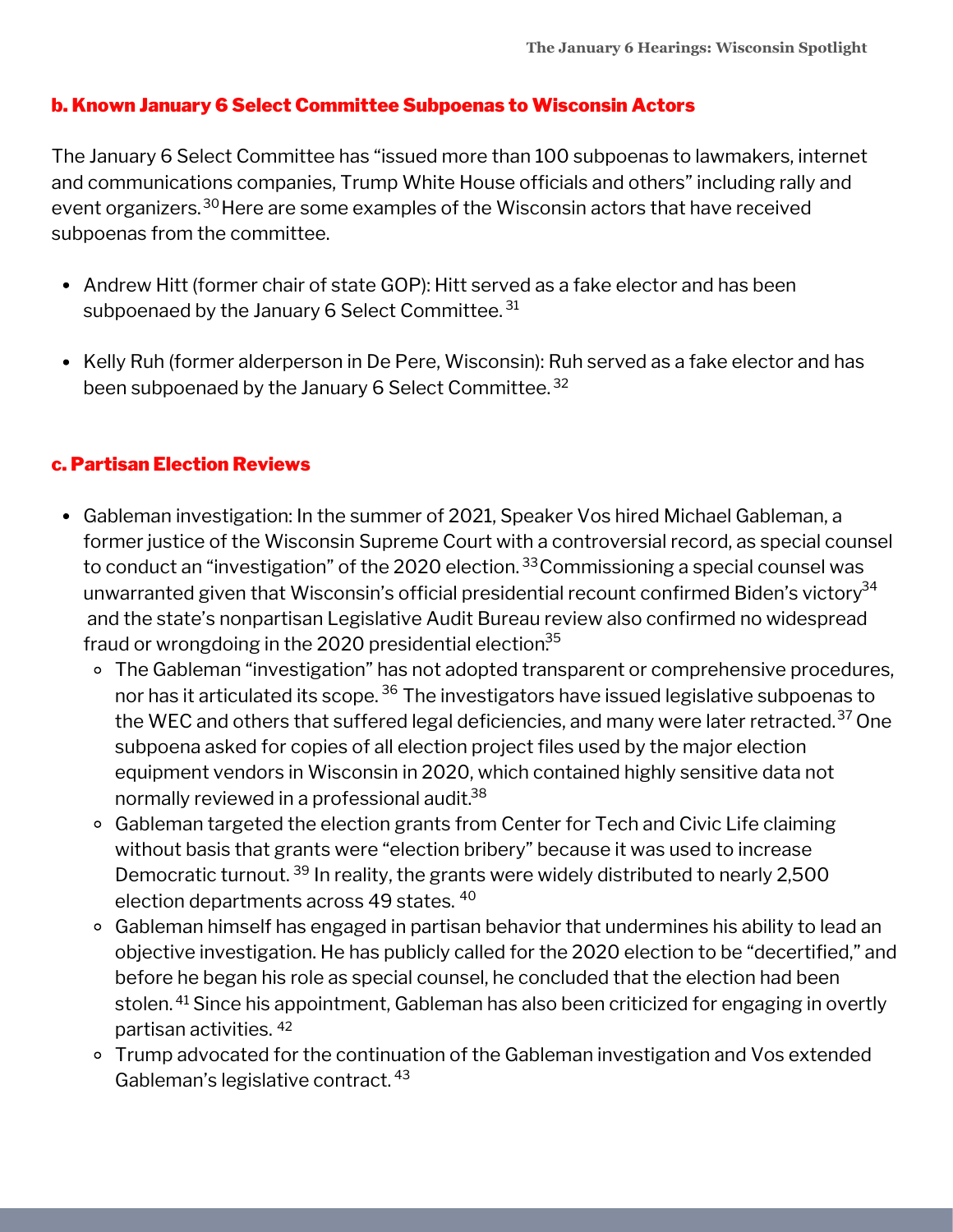- Racine Sheriff investigation: After the 2020 election, Racine County Sheriff Christopher Schmaling was forwarded a complaint filed with the WEC regarding voting in nursing homes.<sup>44</sup> On October 28, 2021,10 months after receiving the complaint, the sheriff announced his conclusion that WEC commissioners violated the law when they directed local clerks not to send special voting deputies into nursing homes to help residents vote during the pandemic. $^{45}$ The district attorney declined to prosecute citing a lack of jurisdiction. 46
- Decertification: State representative Timothy Ramthun (R-Campbellsport) introduced a resolution calling for decertification of the 2020 Wisconsin presidential results. Ramthun is running for the Republican nomination to be governor and hosting rallies based on a platform that the 2020 election can be and should be decertified.<sup>47</sup> Eastman provided Ramthun with a memo, dated December 30, 2021, that claimed that there was sufficient cause to "warrant the Wisconsin Legislature taking back its plenary power" and even "adopting a slate of electors itself" at any time, even more than a year after the election. <sup>48</sup>At a March 2022 legislative hearing an attorney for Gableman admitted there is no legal means of decertifying the state's 2020 presidential election results: "[I]t's over then — can't go back. There is no mechanism, no provision, no anything that would have any practical legal effect[.] 49
- Dismantling the WEC: Since the 2020 election cycle, Republican legislators and candidates for office have harnessed election disinformation narratives that have spread about the WEC's role in election administration and enforcement to call for the abolishment of the WEC and a transfer of its duties to the elected secretary of state.<sup>50</sup> In recent decades, Republicans have repeatedly changed the entity in charge of election administration and enforcement and some constituencies are concerned about bringing election administration under a partisan entity given the current political polarization within Wisconsin. 51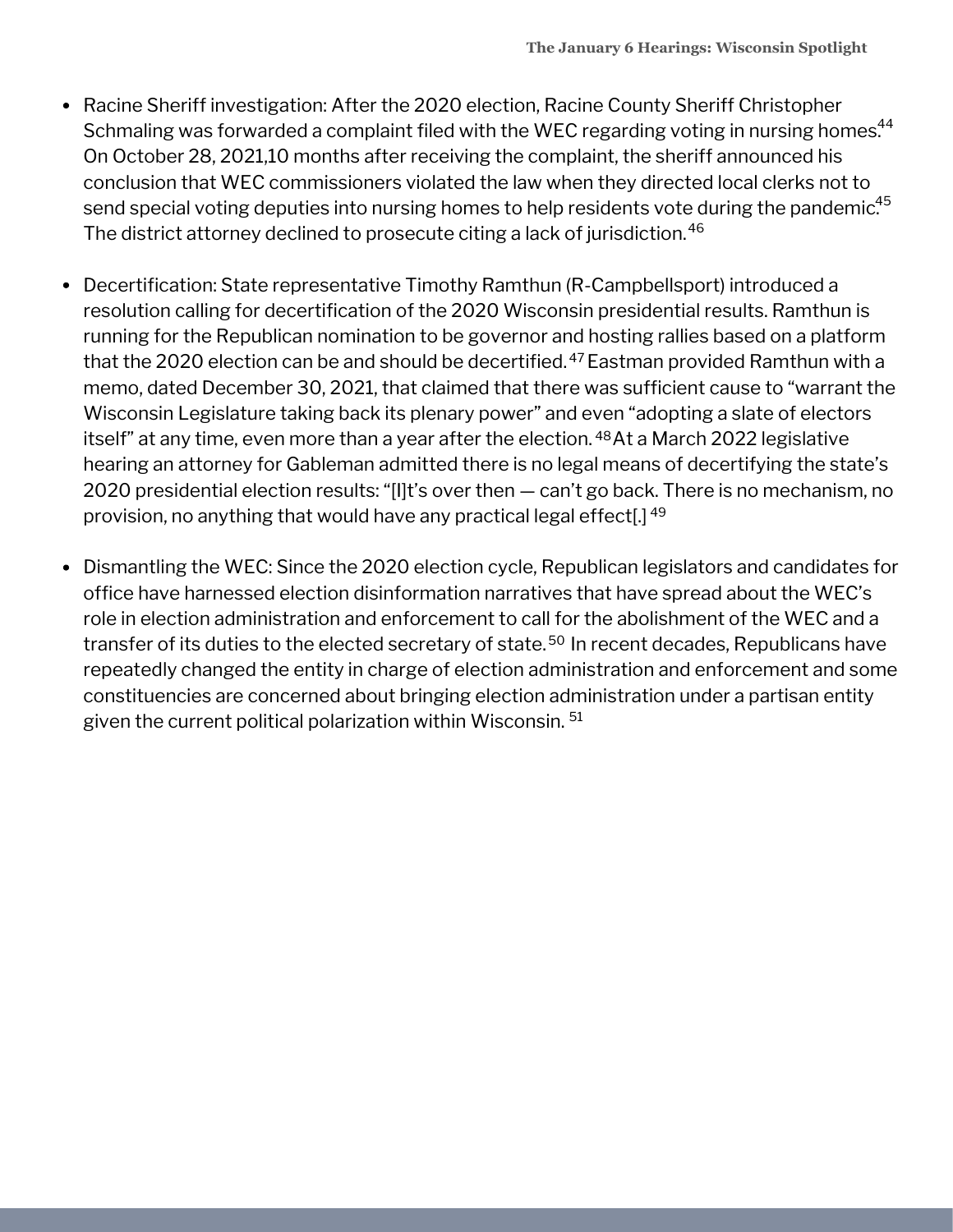## d. Legislation to Change Pennsylvania's Election Laws

- Legislators on both sides of the aisle in Wisconsin have introduced numerous election and voting rights bills during the legislative session on a variety of topics: absentee voting procedures, drop boxes, private funding for election administration, voting access for indefinitely confined voters, WEC policies and guidance, voter registration procedures and list maintenance, voter identification laws, in-person voting procedures, criminalization of election procedures and conduct, and the redistricting process.<sup>52</sup> There has not been a bipartisan consensus within the legislature on election and voting reforms, and the governor has vetoed the election legislation that did reach his desk during the 2021-22 legislative term. 53
- Since the 2020 presidential election and the January 6 attack, state legislatures across the country have considered a wide range of bills that would increase the risk of election subversion—that the purported outcome of the election does not reflect the choice of the voters. State by state, legislatures have moved to seize power from professional, non-partisan election administrators and to subject the running of elections to partisan influence and disruption. For more information about Wisconsin's election subversion legislation, please see States United's [2021](https://statesuniteddemocracy.org/wp-content/uploads/2021/04/FINAL-Democracy-Crisis-Report-April-21.pdf) and [2022](https://statesuniteddemocracy.org/wp-content/uploads/2022/05/DCITM_2022.pdf) report, written and published in collaboration with Protect Democracy and Law Forward.

## d. Election Deniers Running for Wisconsin Statewide Office

Election Deniers are running for key constitutional offices in Wisconsin that have a role (or may in the near future)<sup>54</sup> in election administration and enforcement. <sup>55</sup> The state's primary will be held on August 9, 2022.

Election Denier Gubernatorial Candidates

- Rebecca Kleefisch (R): [Election](https://statesuniteddemocracy.org/wp-content/uploads/2022/06/gov_deniers.html#433_Wisconsin_-_Rebecca_Kleefisch) Denier
- Adam Fischer (R): [Election](https://statesuniteddemocracy.org/wp-content/uploads/2022/06/gov_deniers.html#432_Wisconsin_-_Adam_Fischer) Denier
- Timothy Ramthun (R): **[Election](https://statesuniteddemocracy.org/wp-content/uploads/2022/06/gov_deniers.html#435_Wisconsin_-_Timothy_Ramthun) Denier**
- Tim Michels (R): **[Election](https://statesuniteddemocracy.org/wp-content/uploads/2022/06/gov_deniers.html#434_Wisconsin_-_Tim_Michels) Denier**

Election Denier Attorney General Candidates

• Karen Muller (R): **[Election](https://statesuniteddemocracy.org/wp-content/uploads/2022/06/ag_deniers.html#415_Wisconsin_-_Karen_Mueller) Denier** 

Election Denier Secretary of State Candidates

- Justin Schmidtka (R): [Election](https://statesuniteddemocracy.org/wp-content/uploads/2022/06/sos_deniers.html#422_Wisconsin_-_Justin_Schmidtka) Denier
- Jay Schroeder (R): **[Election](https://statesuniteddemocracy.org/wp-content/uploads/2022/06/sos_deniers.html#421_Wisconsin_-_Jay_Schroeder) Denier**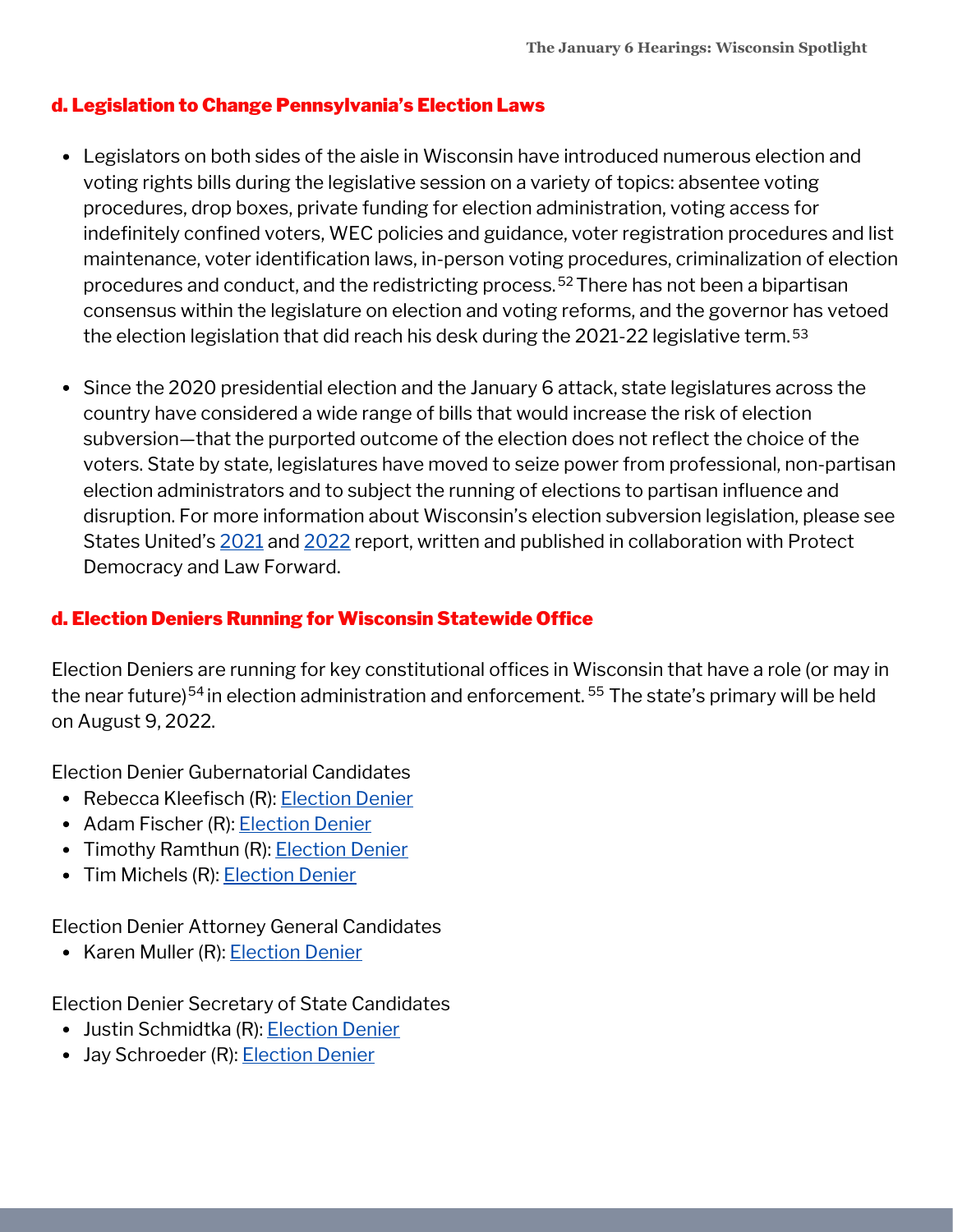## ADDITIONAL RESOURCES FROM THE STATES UNITED DEMOCRACY **CENTER**

Countering Lies about the 2020 [Presidential](https://statesuniteddemocracy.org/wp-content/uploads/2021/01/000A-Myths-and-Facts-of-the-2020-Presidential-Election-20210113-FINAL.pdf) Election A [Democracy](https://statesuniteddemocracy.org/resources/democracy-crisis-in-the-making-how-state-legislatures-are-politicizing-criminalizing-and-interfering-with-elections/) Crisis in the Making [2021](https://statesuniteddemocracy.org/wp-content/uploads/2021/04/FINAL-Democracy-Crisis-Report-April-21.pdf) and [2022](https://statesuniteddemocracy.org/wp-content/uploads/2022/05/DCITM_2022.pdf) reports Guide to Counting Electoral College Votes and The January 6, 2021 Meeting of [Congress](https://statesuniteddemocracy.org/wp-content/uploads/2021/01/VPP-Guide-to-Counting-Electoral-Votes.pdf)

*Updated June 13, 2022*

*This document was prepared by the States United Democracy Center.*

*The States United Democracy Center is a nonpartisan organization advancing free, fair, and secure elections. We focus on connecting state officials, law enforcement leaders, and pro-democracy partners across America with the tools and expertise they need to safeguard our democracy. For more information, visit [www.statesuniteddemocracy.org.](http://www.statesuniteddemocracy.org/)*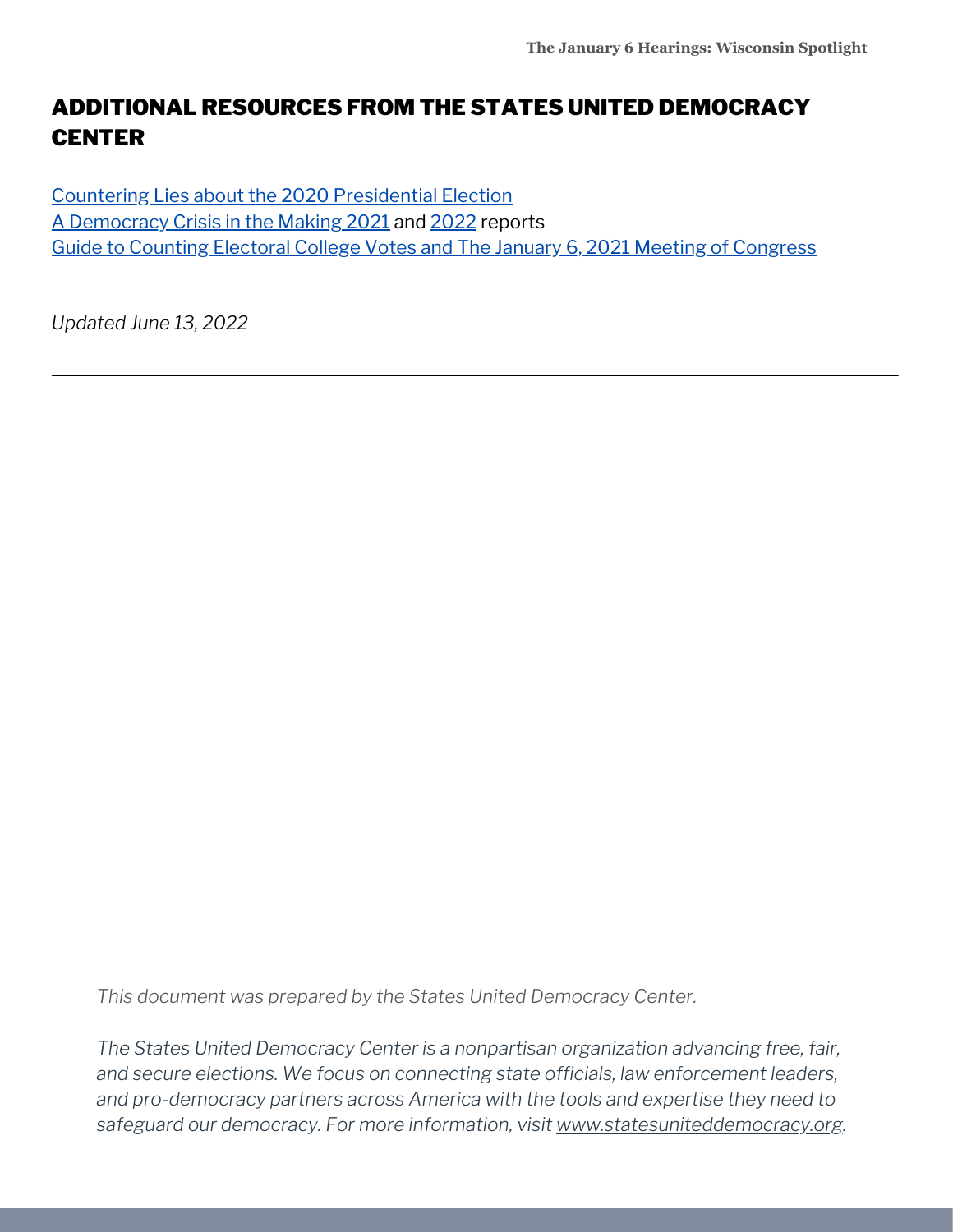Redman, H. (2020, November 8). Biden supporters celebrate, anti-vote protesters stand around, clash with BLM counter-protesters. *The Wisconsin Examiner.* [https://wisconsinexaminer.com/2020/11/08/anti-vote-protesters](https://wisconsinexaminer.com/2020/11/08/anti-vote-protesters-clash-with-blm-counter-protesters/)clash-with-blm-counter-protesters/. 1

*See note 2*. See also Kessler, G. and Rizzo, S. (2020, November 5). President Trump's false claims of vote fraud: A 2 chronology. *The Washington Post.* [https://www.washingtonpost.com/politics/2020/11/05/president-trumps-false](https://www.washingtonpost.com/politics/2020/11/05/president-trumps-false-claims-vote-fraud-chronology/)claims-vote-fraud-chronology/.

Redman, H. (2020, December 8) Election Official Joins 'Stop the Steal' Rally. *Urban Milwaukee.* 3 <https://urbanmilwaukee.com/2020/12/08/election-official-joins-stop-the-steal-rally/>.

About the Wisconsin Elections Commission. (n.d.). *Wisconsin Elections Commission.* <https://elections.wi.gov/about.> 4

*See note 3.* 5

*See note 3.* 6

Liptak, A. (2020, December 11). Texas files an audacious suit with the Supreme Court challenging the election results. *The New York Times.* [https://www.nytimes.com/2020/12/08/us/politics/texas-files-an-audacious-suit-with](https://www.nytimes.com/2020/12/08/us/politics/texas-files-an-audacious-suit-with-the-supreme-court-challenging-the-election-results.html.)the-supreme-court-challenging-the-election-results.html. 7

Cobb T. (2022, March 8). State Bar Complaint Against Attorney General Ken Paxton to Proceed After Key Deadline Passes. *The Texas Tribune.* https://www.texastribune.org/2022/03/08/state-bar-paxton-complaint/. 8

American Oversight Obtains Seven Phony Certificates of Pro-Trump Electors. (2021, March 2). *America Oversight.* <https://www.americanoversight.org/american-oversight-obtains-seven-phony-certificates-of-pro-trump-electors;> Sherman, A. (2022, January 28). What you need to know about the fake Trump electors. *PolitiFact.* [https://www.politifact.com/article/2022/jan/28/what-you-need-know-about-fake-trump-electors/.](https://www.politifact.com/article/2022/jan/28/what-you-need-know-about-fake-trump-electors/) 9

 $^{10}$  The following Wisconsin state legislators signed the Pence letter: Sen. André Jacque (R-DePere) and Reps. Janel Brandtjen (R-Menomonee Falls), Rick Gundrum (R-Slinger), Robert Brooks (R-Saukville), Cody Horlacher (R-Mukwonago), Dan Knodl (R-Germantown), Gae Magnafici (R-Dresser), Dave Murphy (R-Greenville), Jeff Mursau (R-Crivitz) Joe Sanfelippo (R-West Berlin), Michael Schraa (R-Oshkosh), Tim Ramthun (R-Campbellsport), Shae Sortwell (R-Two Rivers), Jeremy Thiesfeldt (R-Fond du Lac) and Chuck Wichgers (R-Muskego). See Conklin, M. (2021, January 14). These 15 state legislators asked Pence not to certify election results. *The Wisconsin Examiner*. <https://wisconsinexaminer.com/2021/01/14/these-15-state-legislators-asked-pence-not-to-certify-election-results/>

Letter to Vice President Michael R. Pence. (2021, January 5). *The Wisconsin Examiner.* 11 [https://wisconsinexaminer.com/wp-content/uploads/2021/01/Letter-to-Pence-1.pdf;](https://wisconsinexaminer.com/wp-content/uploads/2021/01/Letter-to-Pence-1.pdf) Timm, C. (2021, January 5). Fact check: No, Pence can't overturn the election results. *NBC News.* https://www.nbcnews.com/politics/donald[trump/fact-check-no-pence-can-t-overturn-election-results-n1252869.](https://www.nbcnews.com/politics/donald-trump/fact-check-no-pence-can-t-overturn-election-results-n1252869)

 $^{12}$  O'Kane, C. (2020, December 7). Dozens of armed "stop the steal" protesters threaten Michigan Secretary of State outside her house. *CBS News.* [https://www.cbsnews.com/news/michigan-protest-jocelyn-benson-secretary-of](https://www.cbsnews.com/news/michigan-protest-jocelyn-benson-secretary-of-state/)state/.

Eisler, P., et al. (2021, December 30). Anatomy of a death threat. *Reuters.* https://graphics.reuters.com/USA-13[ELECTION/THREATS/mopanwmlkva/.](http://ttps/graphics.reuters.com/USA-ELECTION/THREATS/mopanwmlkva/)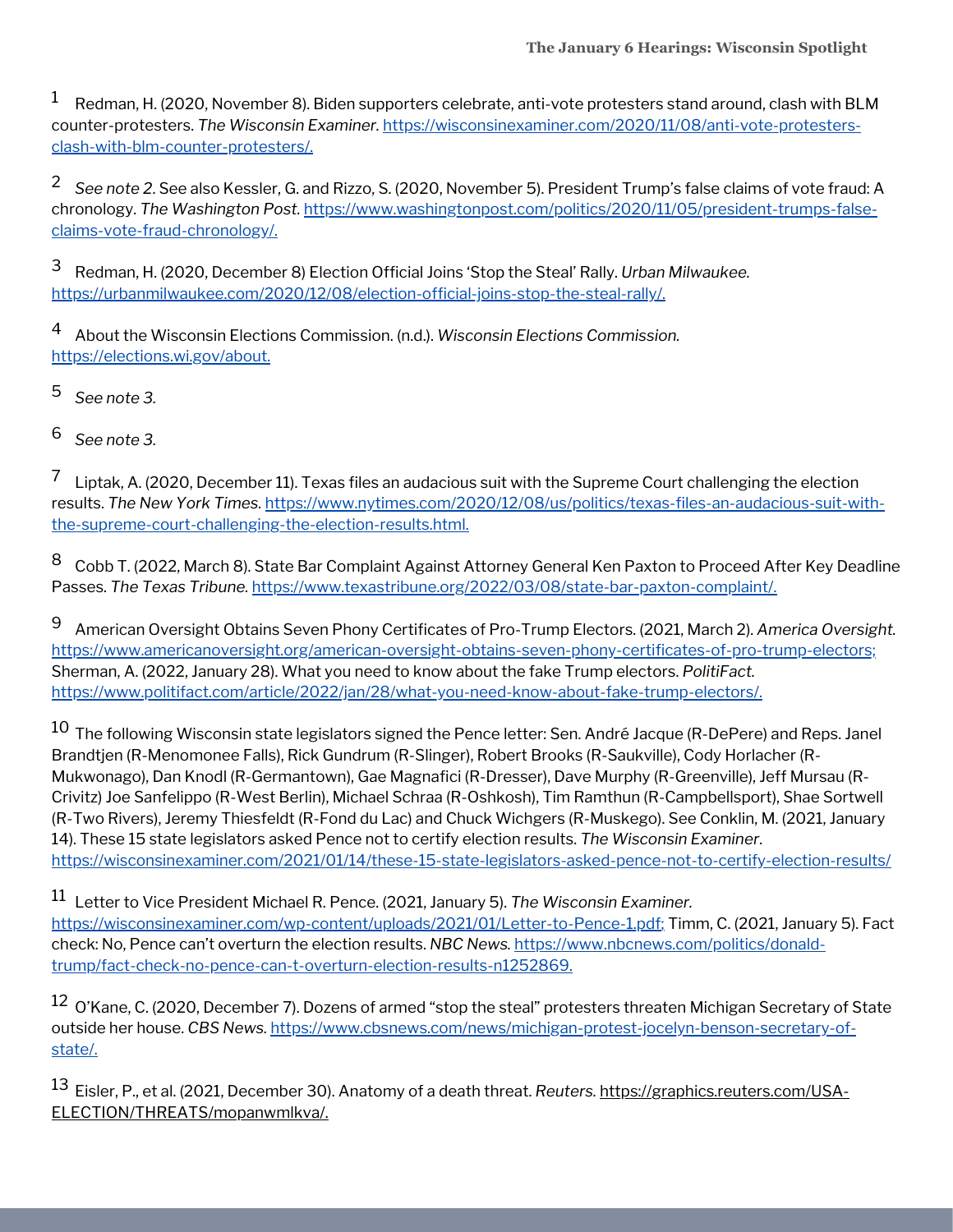$^{14}$  Conklin M. (2021, January 15). Uihleins, owners of Wisconsin company, gave millions to group sponsoring the Jan. 6 March for Trump. *The Wisconsin Examiner.* https://wisconsinexaminer.com/brief/uihleins-owners-of-wisconsin[company-gave-millions-to-group-sponsoring-the-jan-6-march-for-trump/.](https://wisconsinexaminer.com/brief/uihleins-owners-of-wisconsin-company-gave-millions-to-group-sponsoring-the-jan-6-march-for-trump)

<sup>15</sup> Hovorka A. (2021, August 12). Donald Trump endorses Republican Derrick Van Orden to replace Democrat Ron Kind in 3rd Congressional District. *Stevens Point Journal.* [https://www.stevenspointjournal.com/story/news/politics/2021/08/12/trump-endorses-van-orden-2022-wisconsin-](https://www.stevenspointjournal.com/story/news/politics/2021/08/12/trump-endorses-van-orden-2022-wisconsin-3rd-congressional-race/8109129002/)3rd-congressional-race/8109129002/.

 $^{16}$  Sollenberger R. (2021, Jun. 27). GOP Candidate Bankrolled Jan. 6 Riot Trip With Campaign Cash. *The Daily Beast.* [https://www.thedailybeast.com/gop-candidate-bankrolled-jan-6-riot-trip-with-campaign-cash?via=twitter\\_page.](https://www.thedailybeast.com/gop-candidate-bankrolled-jan-6-riot-trip-with-campaign-cash?via=twitter_page)

 $^{17}$  Milwaukee Journal Sentinel. (2022, May 25).8 Wisconsin men were charged in the Jan. 6 Capitol insurrection in Washington, D.C. Here's the latest on their cases. *Milwaukee Journal Sentinel.* [https://www.jsonline.com/story/news/crime/2021/09/02/6-wisconsin-men-arrested-charged-capitol-insurrection](https://www.jsonline.com/story/news/crime/2021/09/02/6-wisconsin-men-arrested-charged-capitol-insurrection-riot-updates-cases/5697115001/)riot-updates-cases/5697115001/; NPR Staff. (2022, June 3). The Capitol siege: The cases behind the biggest criminal investigation in U.S. history. *NPR.* [https://www.npr.org/2021/02/09/965472049/the-capitol-siege-the-arrested-and](https://www.npr.org/2021/02/09/965472049/the-capitol-siege-the-arrested-and-their-stories#database.)their-stories#database.

Lerner K. (2022, February 2). Trump's fake electors: Here's the full list. *The Wisconsin Examiner.* 18 <https://wisconsinexaminer.com/2022/02/02/trumps-fake-electors-heres-the-full-list/>.

American Oversight Obtains Seven Phony Certificates of Pro-Trump Electors. (2021, March 2). *America Oversight.* 19 <https://www.americanoversight.org/american-oversight-obtains-seven-phony-certificates-of-pro-trump-electors;> Sherman, A. (2022, January 28). What you need to know about the fake Trump electors. *PolitiFact.* [https://www.politifact.com/article/2022/jan/28/what-you-need-know-about-fake-trump-electors/.](https://www.politifact.com/article/2022/jan/28/what-you-need-know-about-fake-trump-electors/)

Feuer, A., et al. (2022, March 25). Intensifying Inquiry Into Alternate Electors Focuses on Trump Lawyers. *The New* 20 *York Times*. [https://www.nytimes.com/2022/05/25/us/politics/pro-trump-lawyers-elector-scheme.html;](https://www.nytimes.com/2022/05/25/us/politics/pro-trump-lawyers-elector-scheme.html) Polantz., K., & Reid, P. (2022, March 25). DOJ probe of fake elector plot seeks information about Trump's top lawyers and advisers. *CNN.* [https://www.cnn.com/2022/05/25/politics/justice-department-fake-elector-plot-trump-lawyers](https://www.cnn.com/2022/05/25/politics/justice-department-fake-elector-plot-trump-lawyers-advisers/index.html)advisers/index.html; Boucher, D. (2022, January 19). Nessel: Fake GOP electors committed crimes, hopes feds prosecute 'conspiracy.' *Detroit Free Press.* [https://www.freep.com/story/news/politics/2022/01/18/nessel-gop](https://www.freep.com/story/news/politics/2022/01/18/nessel-gop-electors-crimes-lansing-michigan/6563387001/)electors-crimes-lansing-michigan/6563387001/.

 $^{21}$  Marley P. (2022, February 4). Wisconsin Republicans who posed as electors met in a 'secret location,' brought armed security with them, one member say. *Milwaukee Journal Sentinel.* [https://www.jsonline.com/story/news/politics/2022/02/04/wisconsin-republicans-posed-electors-met-secretly-had](https://www.jsonline.com/story/news/politics/2022/02/04/wisconsin-republicans-posed-electors-met-secretly-had-security/6646947001/)security/6646947001/.

Conklin, Melanie. (2022, January 27). Imposter electors tied to Fitzgerald, Kleefisch and Jarchow. *Wisconsin* 22 *Examiner.* <https://wisconsinexaminer.com/2022/01/27/imposter-electors-tied-to-fitzgerald-kleefisch-and-jarchow/>.

Richmond, T. (2022, March 15). Wisconsin Commission won't punish fake electors. *Associated Press*. 23 [https://apnews.com/article/2022-midterm-elections-elections-media-wisconsin-election-2020-](https://apnews.com/article/2022-midterm-elections-elections-media-wisconsin-election-2020-5ec47b445cf86d7fb03906fe3dc41bd1) 5ec47b445cf86d7fb03906fe3dc41bd1.

Wisconsin's Fraudulent Electors – Update. (n.d.). *Law Forward.* [https://lawforward.org/fraudulent-electors-update.](https://lawforward.org/fraudulent-electors-update) 24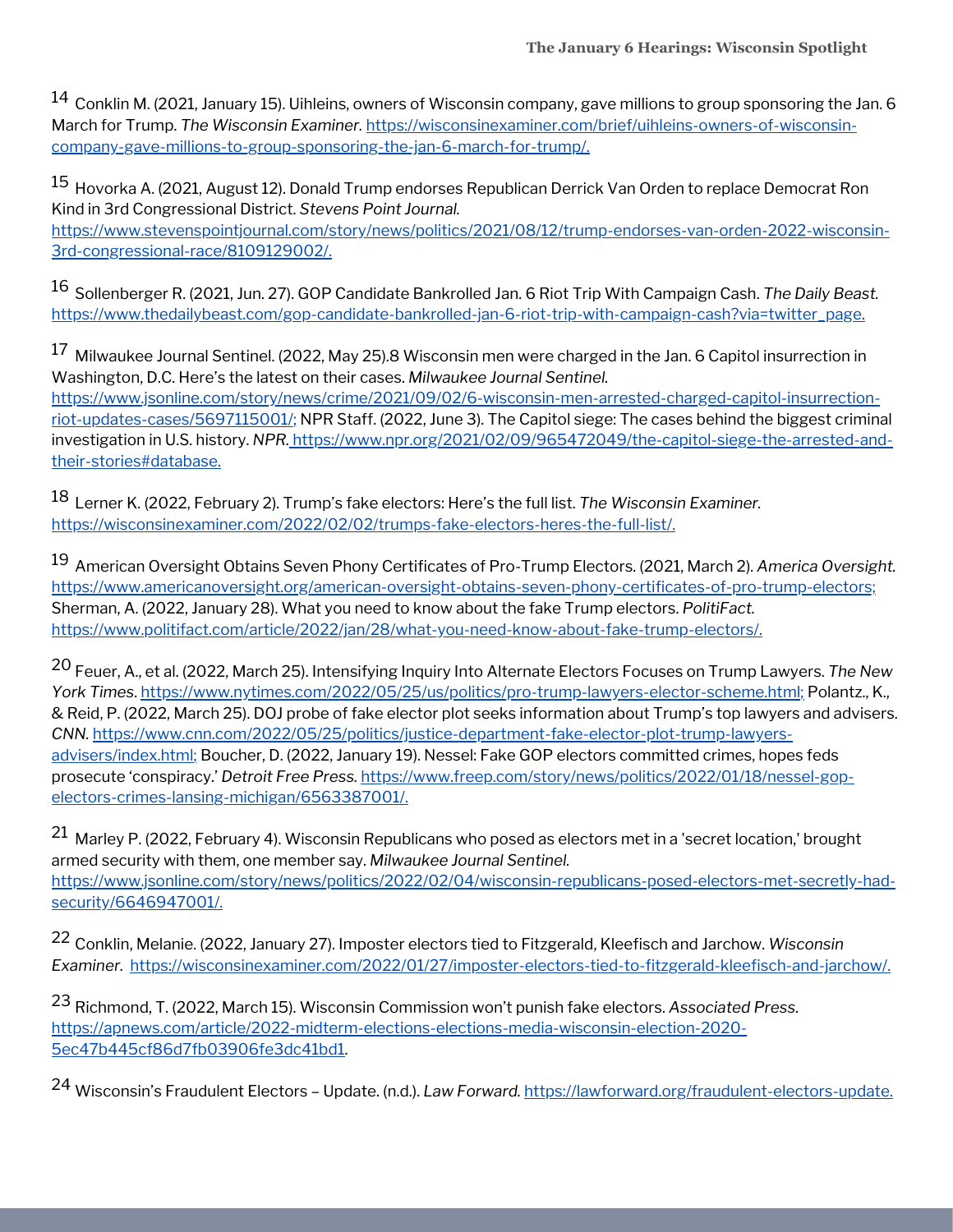Associated Press. (2022, May 17). Lawsuit Seeks \$2.4M Damages From Wisconsin Fake GOP Electors. *Associated* 25 *Press.* [https://www.usnews.com/news/politics/articles/2022-05-17/lawsuit-seeks-2-4m-damages-from-wisconsin](https://www.usnews.com/news/politics/articles/2022-05-17/lawsuit-seeks-2-4m-damages-from-wisconsin-fake-gop-electors;)fake-gop-electors; Johnson S. (2022, May 17). Democrats file lawsuit against Wisconsin Republicans who posed as electors. *Wisconsin Public Radio*. [https://www.wpr.org/democrats-file-lawsuit-against-wisconsin-republicans-who](https://www.wpr.org/democrats-file-lawsuit-against-wisconsin-republicans-who-posed-electors)posed-electors; Epstein, R.J. (2022, May 17). Wisconsin Democrats Sue G.O.P. Fake Electors Over 2020 Scheme. *The New York Times.* <https://www.nytimes.com/2022/05/17/us/politics/wisconsin-fake-electors.html>.

American Oversight Obtains Seven Phony Certificates of Pro-Trump Electors. (2021, March 2). *America Oversight.* 26 <https://www.americanoversight.org/american-oversight-obtains-seven-phony-certificates-of-pro-trump-electors;> Lerner, K. (2022, Feb. 2). Trump's fake electors: Here's the full list. *The Wisconsin Examiner.* <https://wisconsinexaminer.com/2022/02/02/trumps-fake-electors-heres-the-full-list/>.

<sup>27</sup> Kroll A. (2022, April 11). Jan. 6 Architect John Eastman Is Still Plotting to Overturn 2020 Election. *Rolling Stone.* [https://www.rollingstone.com/politics/politics-news/john-eastman-wisconsin-election-decertify-robin-vos-](https://www.rollingstone.com/politics/politics-news/john-eastman-wisconsin-election-decertify-robin-vos-1336069/?sub_action=logged_in)1336069/?sub\_action=logged\_in; Steakin W., Faulders, K., and Romero, L. (Apr. 11, 2022). Former Trump Lawyer, amid clash with Jan. 6 committee, pushing to decertify 2020 election. *ABC News.*https://abcnews.go.com/Politics/trump[lawyer-amid-clash-jan-committee-pushing-decertify/story?id=83965757;](https://abcnews.go.com/Politics/trump-lawyer-amid-clash-jan-committee-pushing-decertify/story?id=83965757) *States United Democracy Center*. (2022, April 14). Letter Re: Matter of John Eastman, Case Number 21-0-12451. https://statesuniteddemocracy.org/wp[content/uploads/2022/04/04.14.22\\_Case-Number-21-O-12451\\_Second-Supplemental-Filing\\_Final1.pdf.](https://statesuniteddemocracy.org/wp-content/uploads/2022/04/04.14.22_Case-Number-21-O-12451_Second-Supplemental-Filing_Final1.pdf)

Colvin, J. (2021, June 18). At pro-Trump rally in Wisconsin, attendees await return to office. *Fox 11 News.* 28 [https://fox11online.com/news/election/convention-circuit-of-delusion-gives-forum-for-election-lies.](https://fox11online.com/news/election/convention-circuit-of-delusion-gives-forum-for-election-lies)

<sup>29</sup> Shalvey, K. (2021, June 13). MyPillow CEO Mike Lindell played a speech by former President Trump during his latest political rally. *Business Insider.* [https://www.businessinsider.com/mypillow-mike-lindell-trump-speech-rally-voter](https://www.businessinsider.com/mypillow-mike-lindell-trump-speech-rally-voter-fraud-wisconsin-2021-6)fraud-wisconsin-2021-6.

Schonfeld, Z. (2022, June 7). Here's a list of the people who have been subpoenaed by the Jan. 6 committee. *The* 30 *Hill.* [https://thehill.com/news/house/3514712-heres-a-list-of-the-people-who-have-been-subpoenaed-by-the-jan-6](https://thehill.com/news/house/3514712-heres-a-list-of-the-people-who-have-been-subpoenaed-by-the-jan-6-committee/) committee/.

 $^{31}$  Vakil, C. (2022, January 28). Former chairman of Wisconsin GOP party signals he will comply with Jan. 6 committee subpoena. *The Hill.* [https://thehill.com/policy/national-security/591915-former-chairman-of-wisconsin-gop-party](https://thehill.com/policy/national-security/591915-former-chairman-of-wisconsin-gop-party-signals-he-will-comply-with/)signals-he-will-comply-with/.

Associated Press. (2022, January 28). 2 Wisconsinites issued subpoenas from Jan. 6 committee. *Associated Press*. 32 [https://www.wisn.com/article/two-wisconsinites-issued-subpoenas-from-jan-6-committee/38926840.](https://www.wisn.com/article/two-wisconsinites-issued-subpoenas-from-jan-6-committee/38926840)

 $^{33}$  Beck, M. (2021, June 26). A former Wisconsin Supreme Court justice will oversee the latest election review sought by the state's GOP leaders. *Milwaukee Journal Sentinel.* [https://www.jsonline.com/story/news/politics/elections/2021/06/26/former-wisconsin-supreme-court-justice](https://www.jsonline.com/story/news/politics/elections/2021/06/26/former-wisconsin-supreme-court-justice-michael-gableman-will-oversee-robin-vos-2020-election-review/5357319001/)michael-gableman-will-oversee-robin-vos-2020-election-review/5357319001/.

34 Associated Press. (2020, November 30). Completed Wisconsin recount confirms Biden's win over Trump. *Associated Press.* [https://apnews.com/article/election-2020-joe-biden-donald-trump-madison-wisconsin-](https://apnews.com/article/election-2020-joe-biden-donald-trump-madison-wisconsin-7aef88488e4a801545a13cf4319591b0)7aef88488e4a801545a13cf4319591b0.

<sup>35</sup> White, L. (2021, October 22). Nonpartisan review of Wisconsin's 2020 election finds no widespread fraud. *Wisconsin Public Radio.* [https://www.wpr.org/nonpartisan-review-wisconsins-2020-election-finds-no-widespread](https://www.wpr.org/nonpartisan-review-wisconsins-2020-election-finds-no-widespread-fraud)fraud.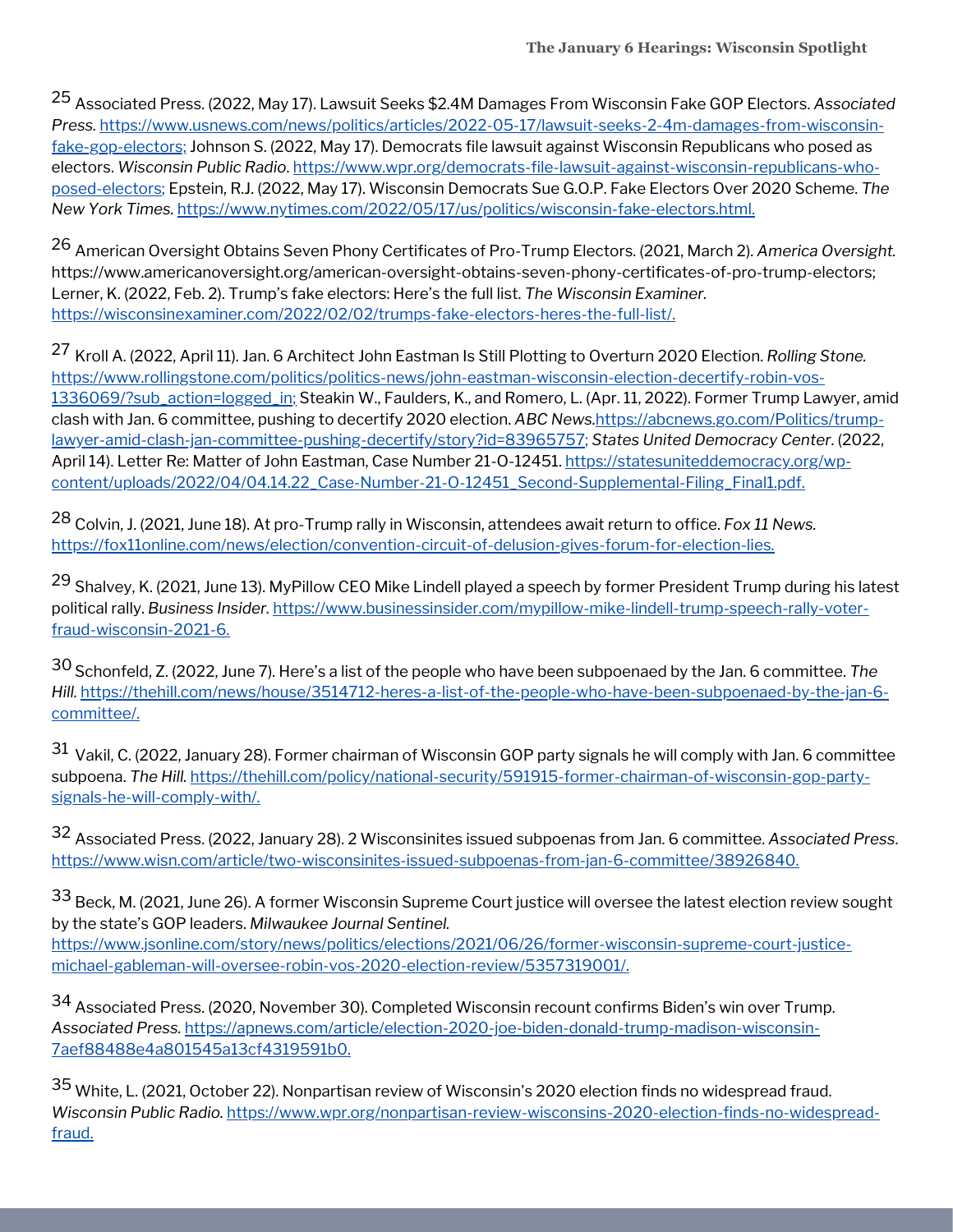<sup>36</sup> White, L. (2021, November 10). Head of GOP-backed election investigation rebuffs calls for transparency, decries 'obstruction.' *Wisconsin Public Radio*. [https://www.wpr.org/head-gop-backed-election-investigation-rebuffs-calls](https://www.wpr.org/head-gop-backed-election-investigation-rebuffs-calls-transparency-decries-obstruction)transparency-decries-obstruction.

Redman, H. (2022, March 18). Fight over Gableman subpoenas continues, possibly further extending review. *The* 37 *Wisconsin Examiner.* [https://wisconsinexaminer.com/2022/03/18/fight-over-gableman-subpoenas-continues](https://wisconsinexaminer.com/2022/03/18/fight-over-gableman-subpoenas-continues-possibly-further-extending-review/)possibly-further-extending-review/; Beck, M. (2022, February 17). Michael Gableman withdraws election investigation subpoena to immigrant rights group Voces de la Frontera. *Milwaukee Journal Sentinel.* [https://www.jsonline.com/story/news/politics/2022/02/16/michael-gableman-withdraws-subpoena-immigrant](https://www.jsonline.com/story/news/politics/2022/02/16/michael-gableman-withdraws-subpoena-immigrant-rights-group-voces/6816480001/)rights-group-voces/6816480001/.

<sup>38</sup> Wis. State Assemb. Comm. on Campaigns & Elections (105th Leg., Reg. Sess.), Legislative Subpoena duces tecum to Election Systems & Software, LLC., [https://legis.wisconsin.gov/assembly/45/spreitzer/media/1825/election](https://legis.wisconsin.gov/assembly/45/spreitzer/media/1825/election-systems-and-software_com-data_ji_cwl2_cwl3_cwl4final_correcteda.pdf)systems-and-software\_com-data\_ji\_cwl2\_cwl3\_cwl4final\_correcteda.pdf Wis. Elections Commission, Special Counsel.

39 Johnson, S. (2022, March 1). Gableman report calls for decertifying 2020 election. The Legislature's nonpartisan lawyers say that's not possible. Wisconsin Public Radio. https://www.wpr.org/gableman-report-calls-decertifying-[2020-election-legislatures-nonpartisan-lawyers-say-thats-not.](https://www.wpr.org/gableman-report-calls-decertifying-2020-election-legislatures-nonpartisan-lawyers-say-thats-not)

 $^{40}$  Center for Tech and Civic Life. (2021, December 15). Final Report on 2020 COVID-19 Response Grant Program and CTCL 990s. *Center for Tech and Civic Life.* <https://www.techandciviclife.org/2020covidsupport/>. In July 2020, the mayors of Wisconsin's five largest cities announced they secured over six million dollars. in grant funds from CTCL to support election administration in the pandemic. *See* Center for Tech and Civic Life. (2020, July 7). CTCL Partners with 5 Wisconsin Cities to Implement Safe Voting Plan. *Center for Tech and Civic Life.* <https://www.techandciviclife.org/wisconsin-safe-voting-plan/>. Center for Tech and Civic Life. (n.d.). CTCL Form 990 (2019-2020). <https://www.dropbox.com/s/szpsajxivpx5wvs/2019-2020%20990%20.pdf?dl=0> at pg. 282.

 $^{41}$  Johnson, S. (2022, March 1). Gableman report calls for decertifying 2020 election. The Legislature's nonpartisan lawyers say that's not possible. *Wisconsin Public Radio.* https://www.wpr.org/gableman-report-calls-decertifying-[2020-election-legislatures-nonpartisan-lawyers-say-thats-not;](https://www.wpr.org/gableman-report-calls-decertifying-2020-election-legislatures-nonpartisan-lawyers-say-thats-not) Marley, P. (2021, August 9). Michael Gableman Said Bureaucrats 'stole our votes' Before He was Put in Charge of Reviewing 2020 Election. *Milwaukee Journal Sentinel.* https://www.jsonline.com/story/news/ [politics/2021/08/09/michael-gableman-said-electionstolen-before-put](https://www.jsonline.com/story/news/%20politics/2021/08/09/michael-gableman-said-electionstolen-before-put-charge-wisconsin-review/5518815001/)charge-wisconsin-review/5518815001/.

 $^{42}$  Beck, M. (2022, April 8). On Steve Bannon Podcast, Michael Gableman Appeals to Trump Supporters for Help Keeping the Doors Open on His Wisconsin Election Review. *Milwaukee Journal Sentinel.* [https://www.jsonline.com/story/news/politics/elections/2022/04/08/gableman-appeals-trump-backers-help-keep](https://www.jsonline.com/story/news/politics/elections/2022/04/08/gableman-appeals-trump-backers-help-keep-wisconsin-election-review-alive-steve-bannon/9509305002/)wisconsin-election-review-alive-steve-bannon/9509305002/; Marley, P. (2021, December 14). Gableman Touts Kleefisch's Run for Governor, Asks for Support in Keeping His Election Review Going. *Milwaukee Journal Sentinel.* https:// www.jsonline.com/story/news/politics/2021/12/14/ gableman-touts-kleefisch-pushes-keep-hiselectionreview-going/8892104002/; Marley, P. (2022, April 7). Gableman Skips Election and Instead Visits Trump's Resort as He Makes Baseless Voting Claims. *Milwaukee Journal Sentinel.* [https://www.jsonline.com/story/news/politics/2022/04/07/gableman-skips-election-visits-trump-he-makes-bogus](https://www.jsonline.com/story/news/politics/2022/04/07/gableman-skips-election-visits-trump-he-makes-bogus-voting-claims/9500021002/)voting-claims/9500021002/.

 $^{43}$  Beck, M. (2022, April 26). Robin Vos extends Michael Gableman's Wisconsin election review after pressure from Donald Trump, *Milwaukee Journal Sentinel.* [https://www.jsonline.com/story/news/2022/04/25/trump-turns-up-heat](https://www.jsonline.com/story/news/2022/04/25/trump-turns-up-heat-vos-keep-gableman-election-probe-alive/7445686001/)vos-keep-gableman-election-probe-alive/7445686001/.